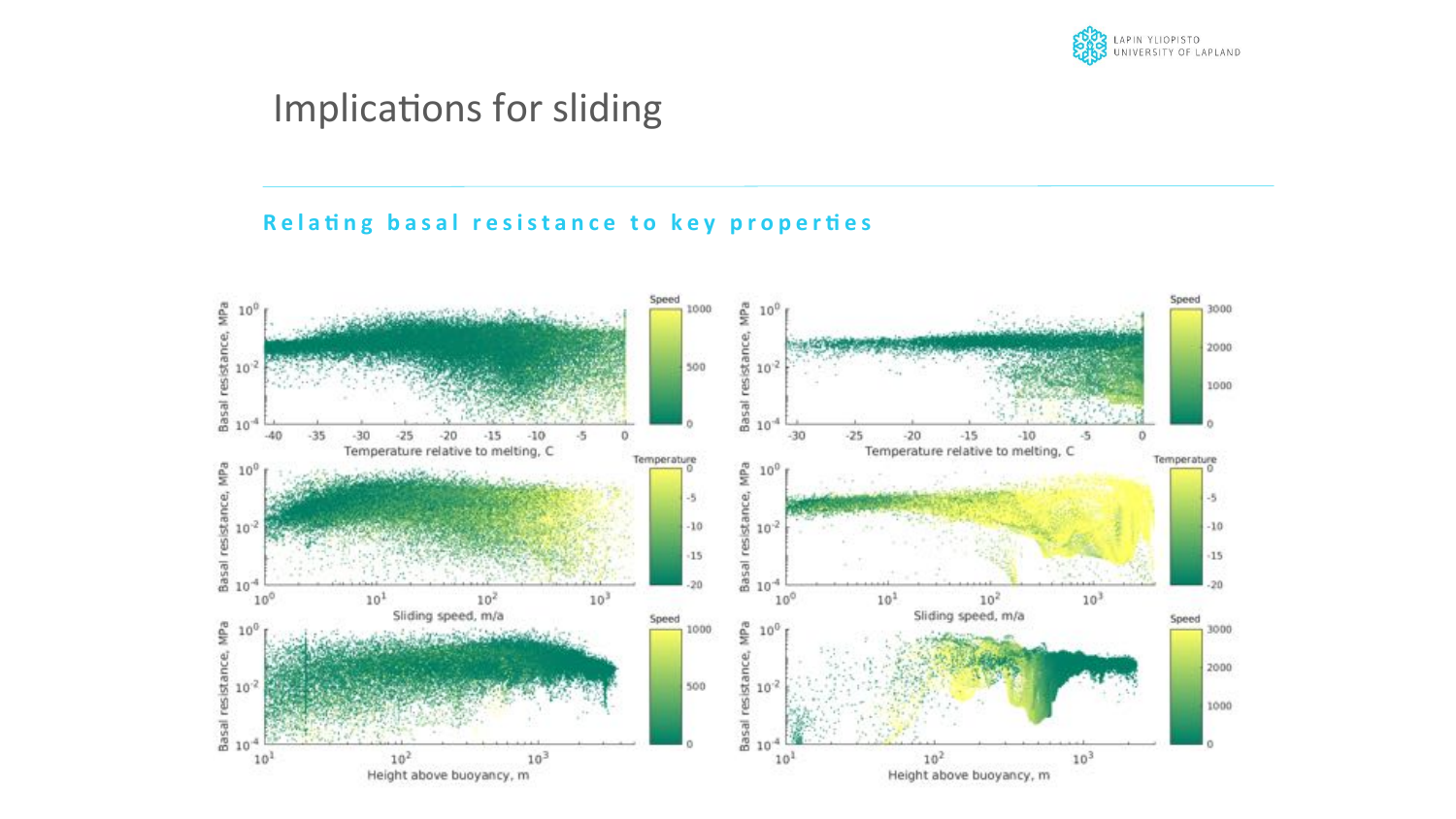

## Spatial patterns

#### Resistance and sliding speed along PIG flowlines

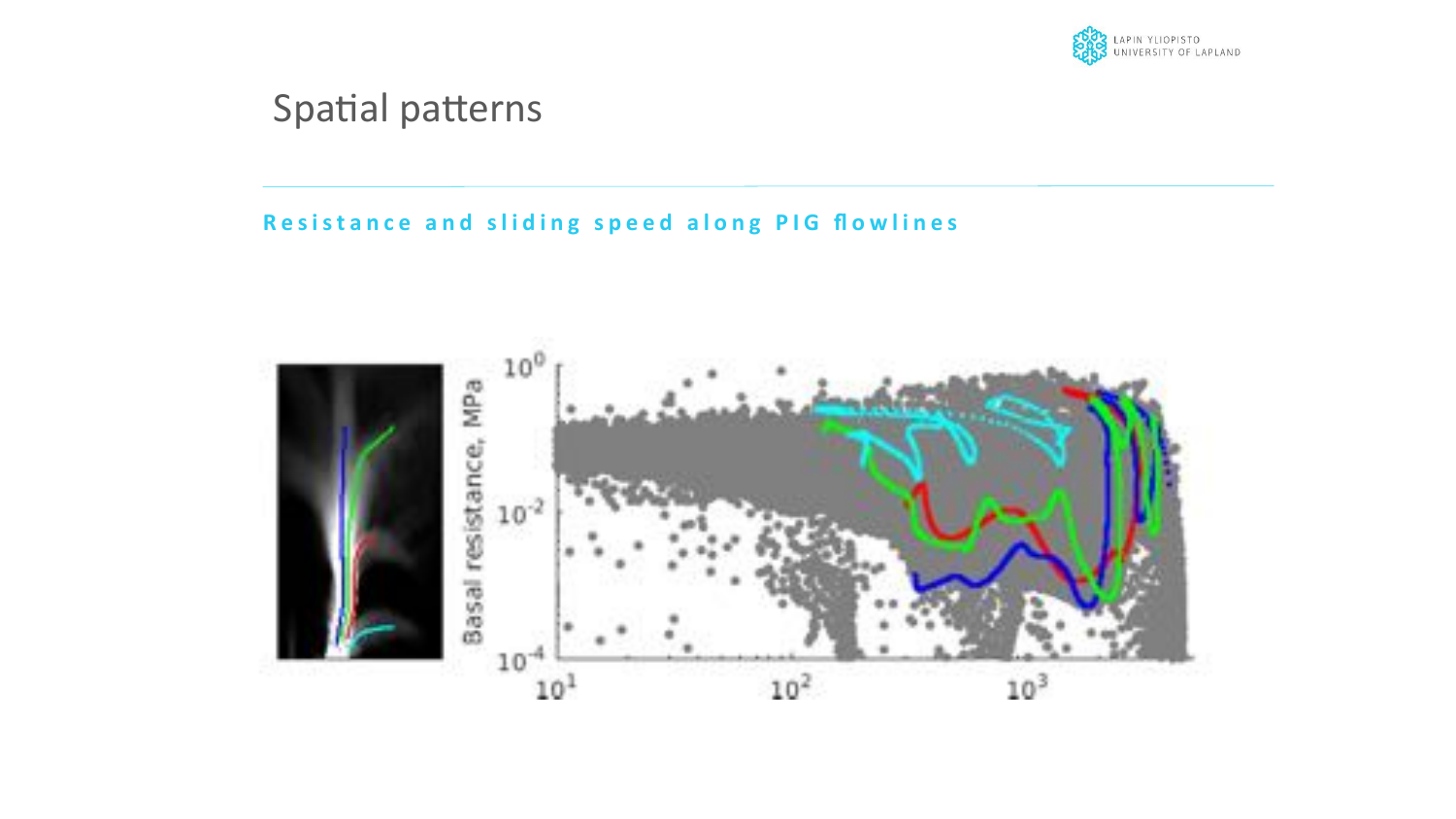

## Modelling Antarctic Ice Sheet - Southern Ocean interactions with the Framework for Ice Sheet – Ocean Coupling (FISOC)

Rupert Gladstone, Ben Galton-Fenzi, David Gwyther, Chen Zhao, Thomas Zwinger, John Moore, and perhaps some others …



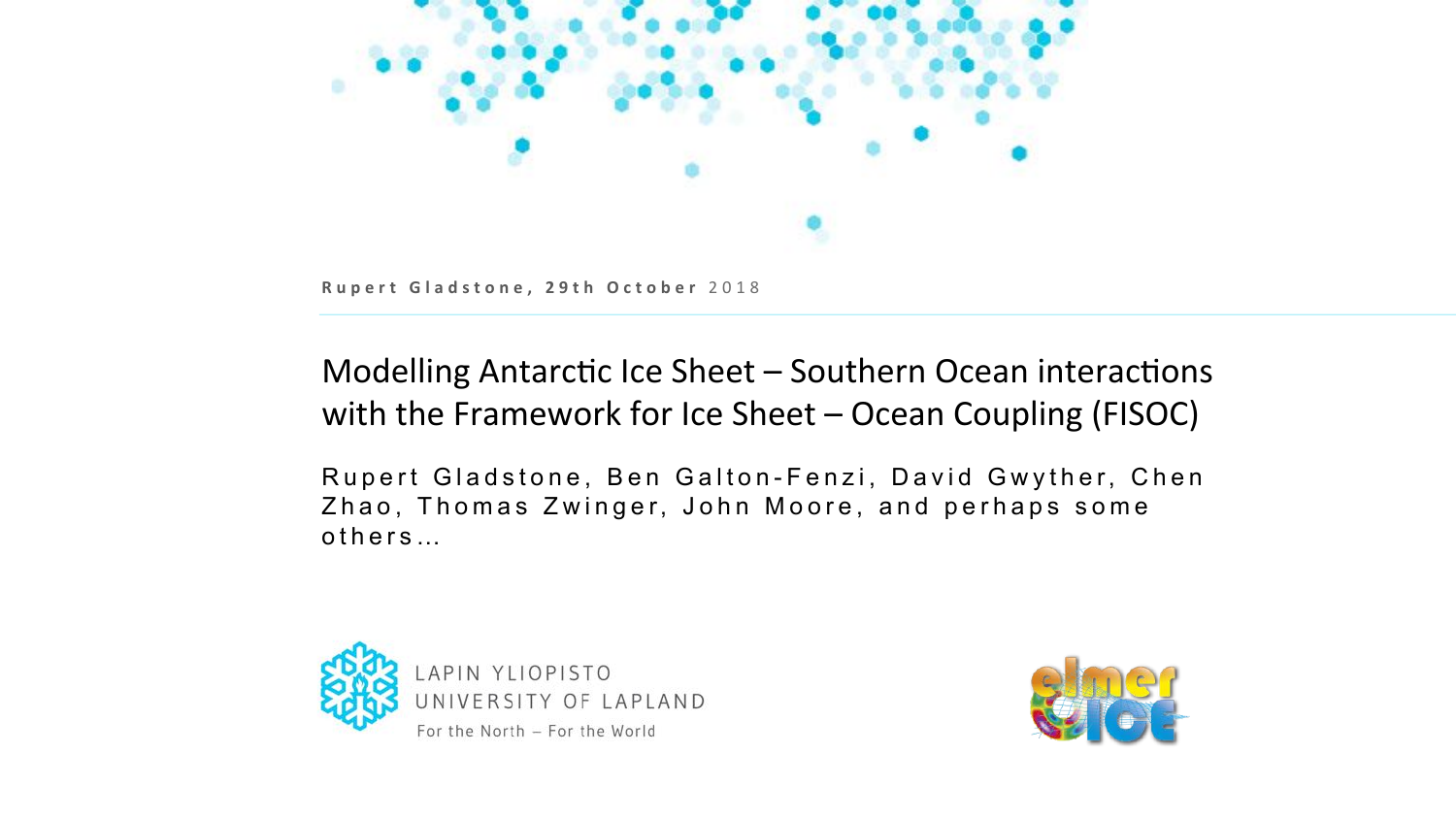# **FISOC: Framework for Ice Sheet - Ocean Coupling**

## **Rupert Gladstone, Ben Galton-Fenzi, David Gwyther, Lenneke Jong**









**Australian Government** 

**Department of the Environment Australian Antarctic Division** 



**ARCTIC CENTRE** 







CON UNIVERSITY OF LAPLAND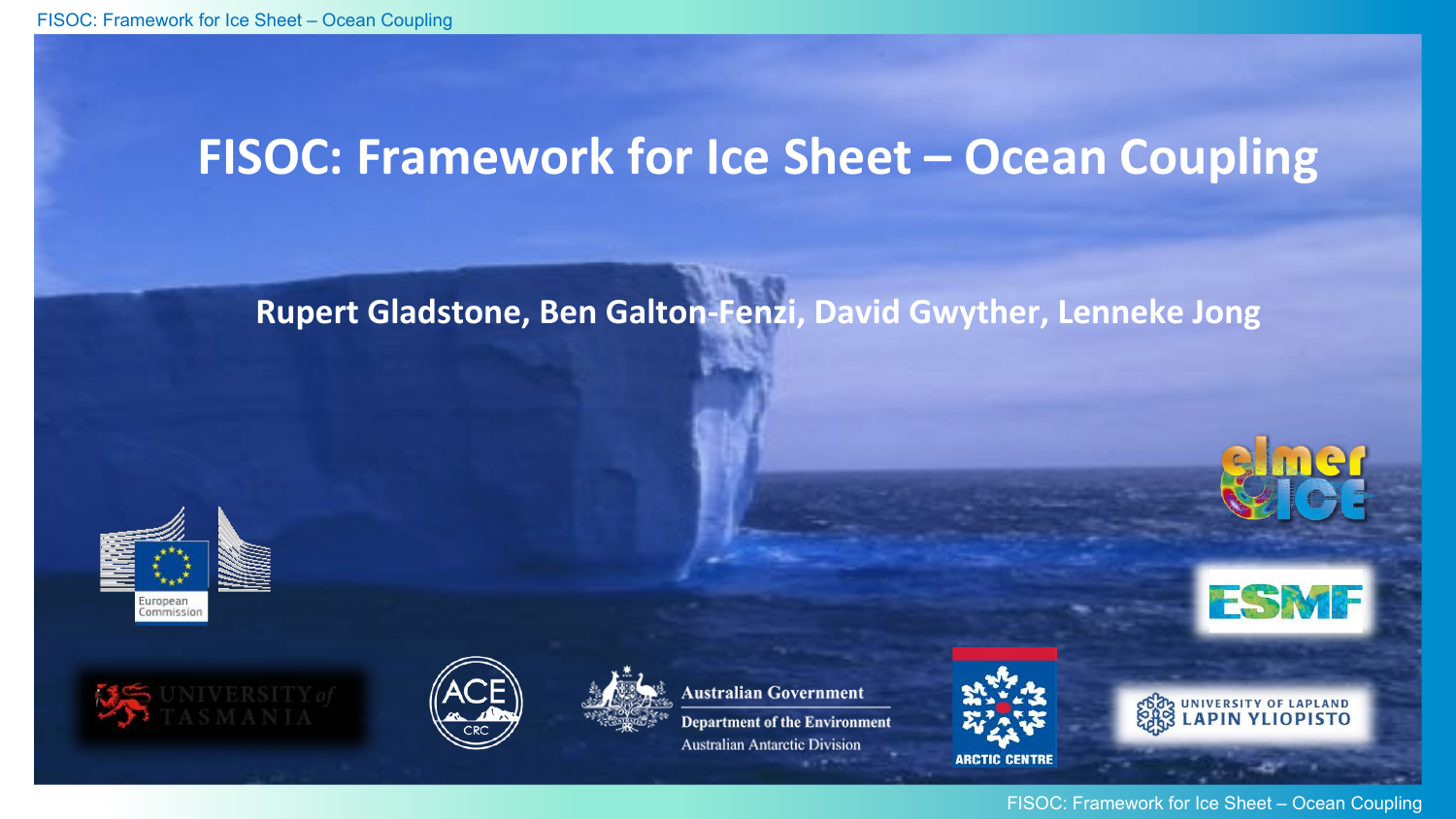

## Toward coupled ice-ocean modelling

#### Idealised simulation of ice - ocean interactions

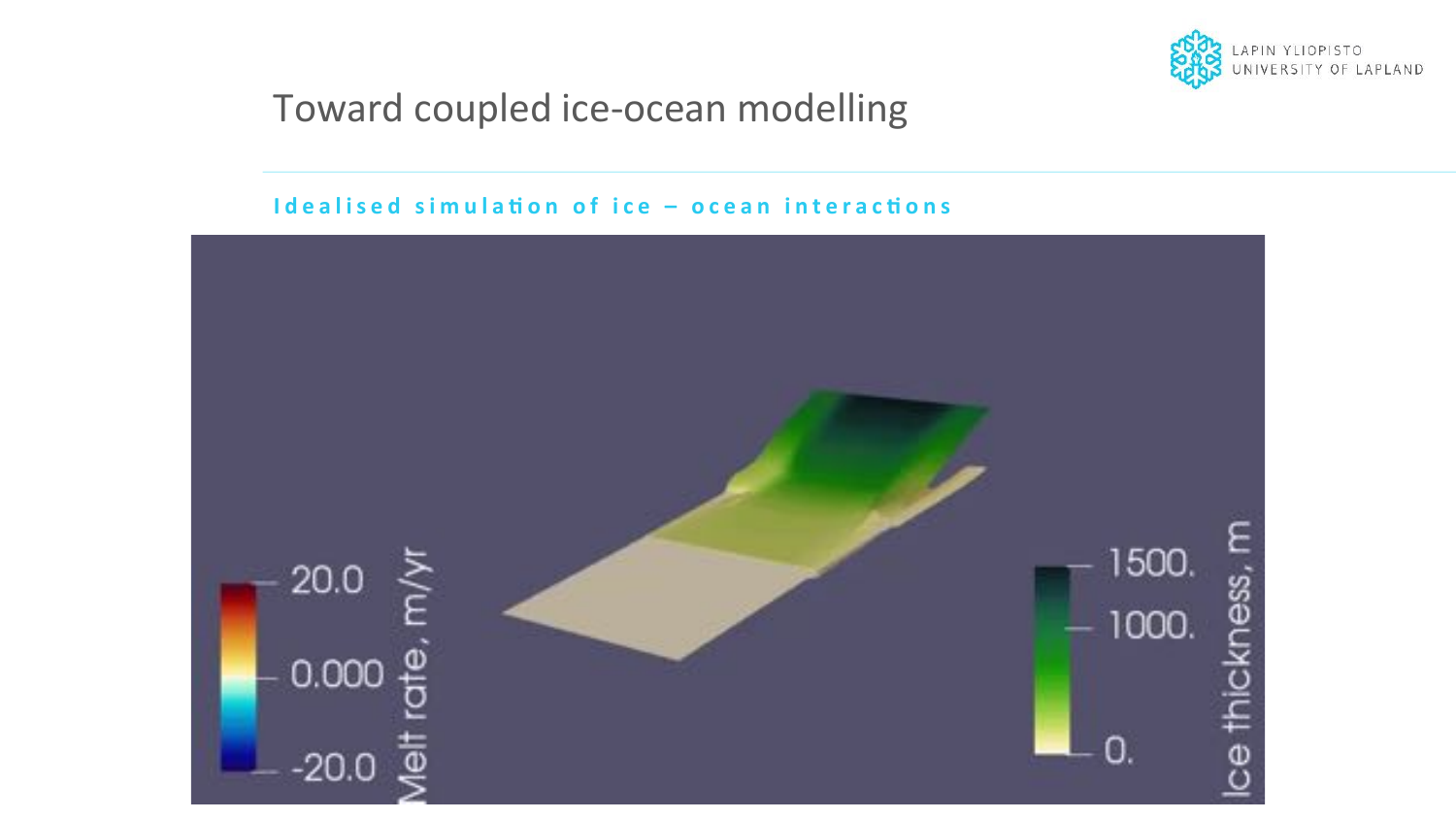

## Simulating glaciers and ice sheets with computers

#### A closer look at the grounding line movement and the ocean grid

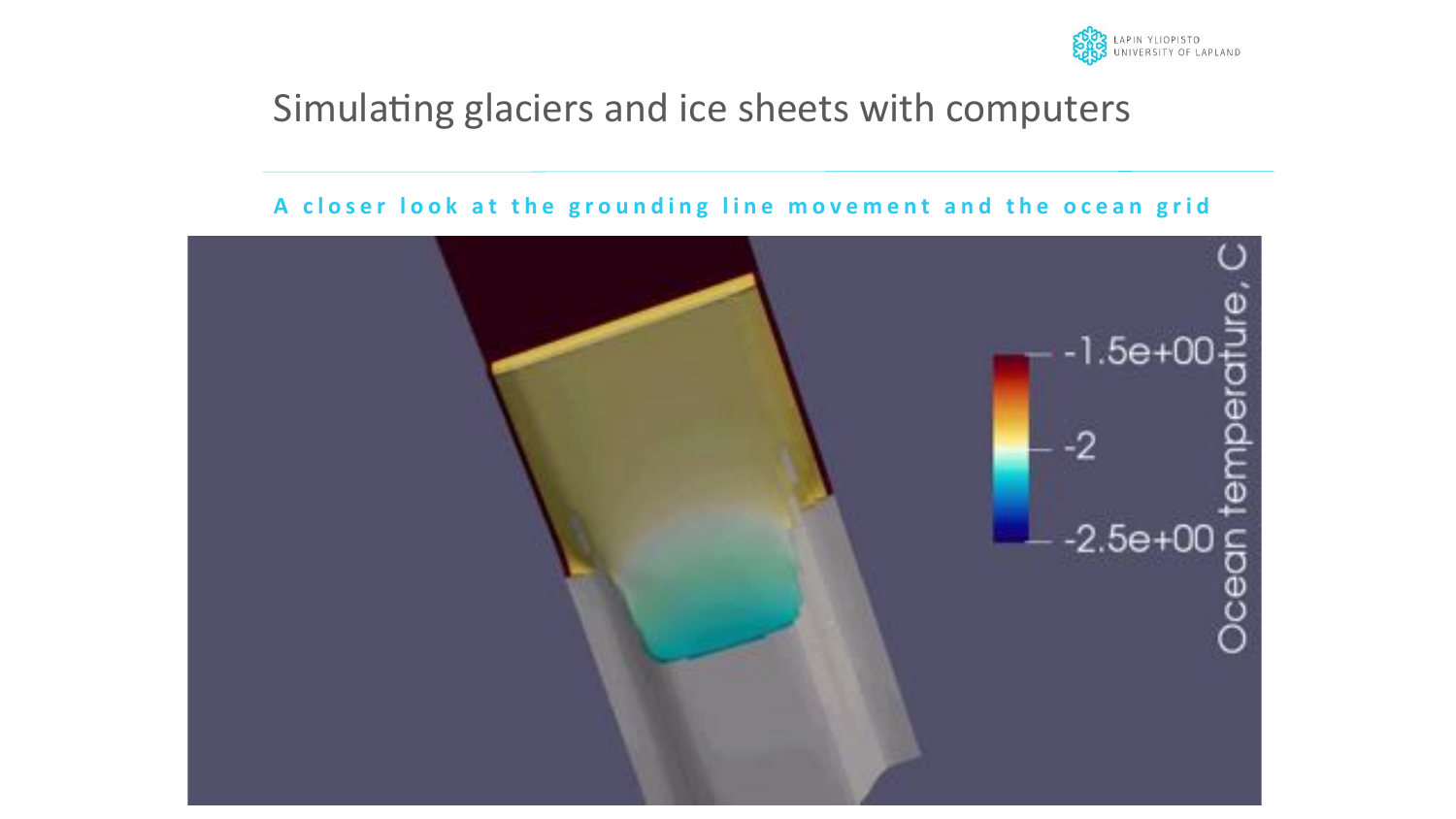#### FISOC: Framework for Ice Sheet – Ocean Coupling



#### FISOC: Framework for Ice Sheet – Ocean Coupling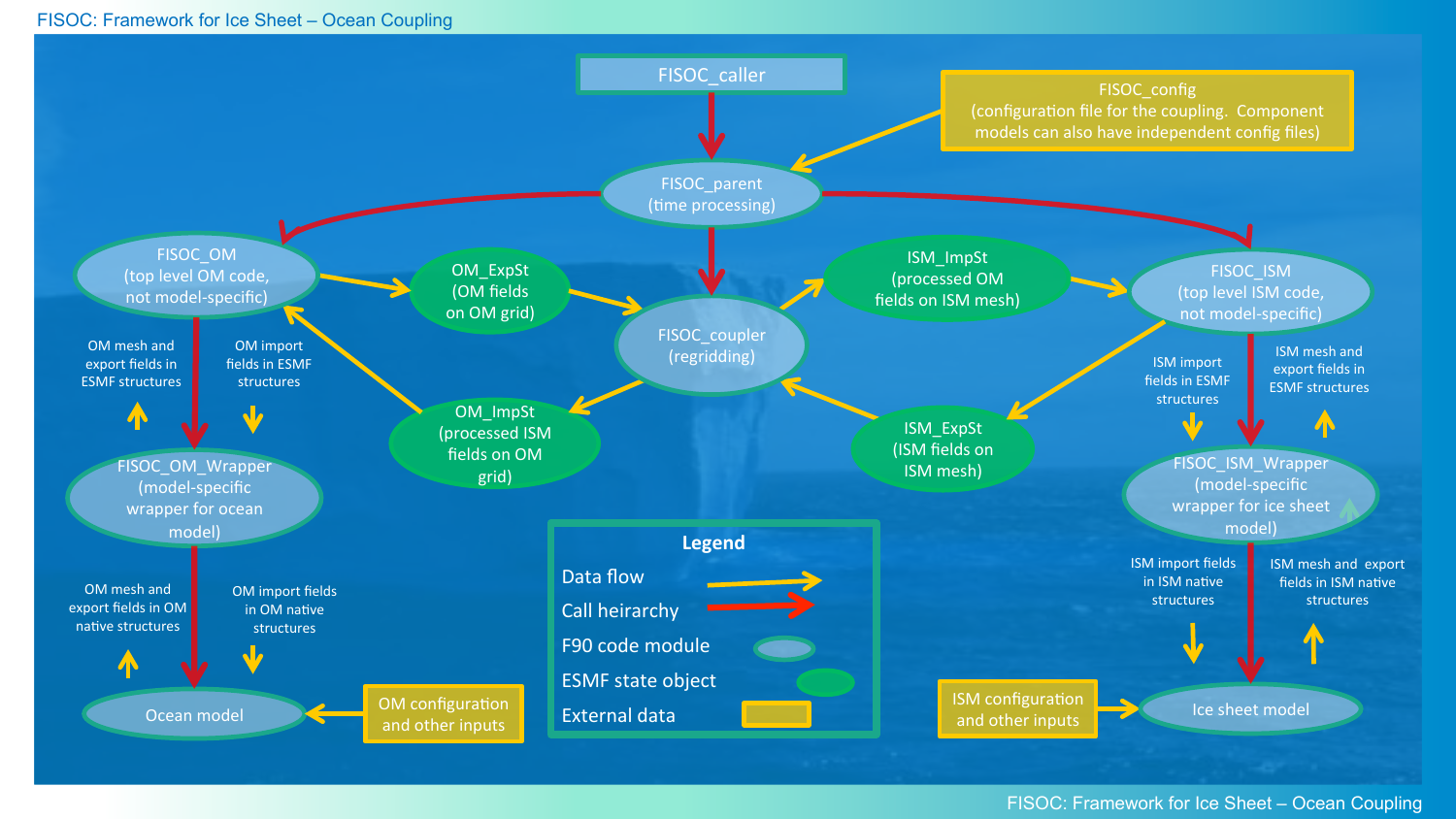## SubMouTINE ElmerSolverEinit)

```
DITOUR : : DALL
```

```
Initialize = init
```

```
CALL ElmerSolver initEl
TT
     Initialize /= 1 | THEN
   CALL ElserSolver runAll!
   CALL ElmerSolver Finalize()
ENO. ET
```

```
SUBBOUTINE ElnerSelver
```
The new ElmerSolver subroutine is now simply a wrapper for the init, run and finalize methods implemented by restructuring. The original ElmerSolver code has been split between these methods. 

ElmerSolver\_init now contains the logic that handles the modes of initialisation.

Full code in the elmerice\_FISOC branch in the main github repository. Needs tidying and merging! On my list of things to do...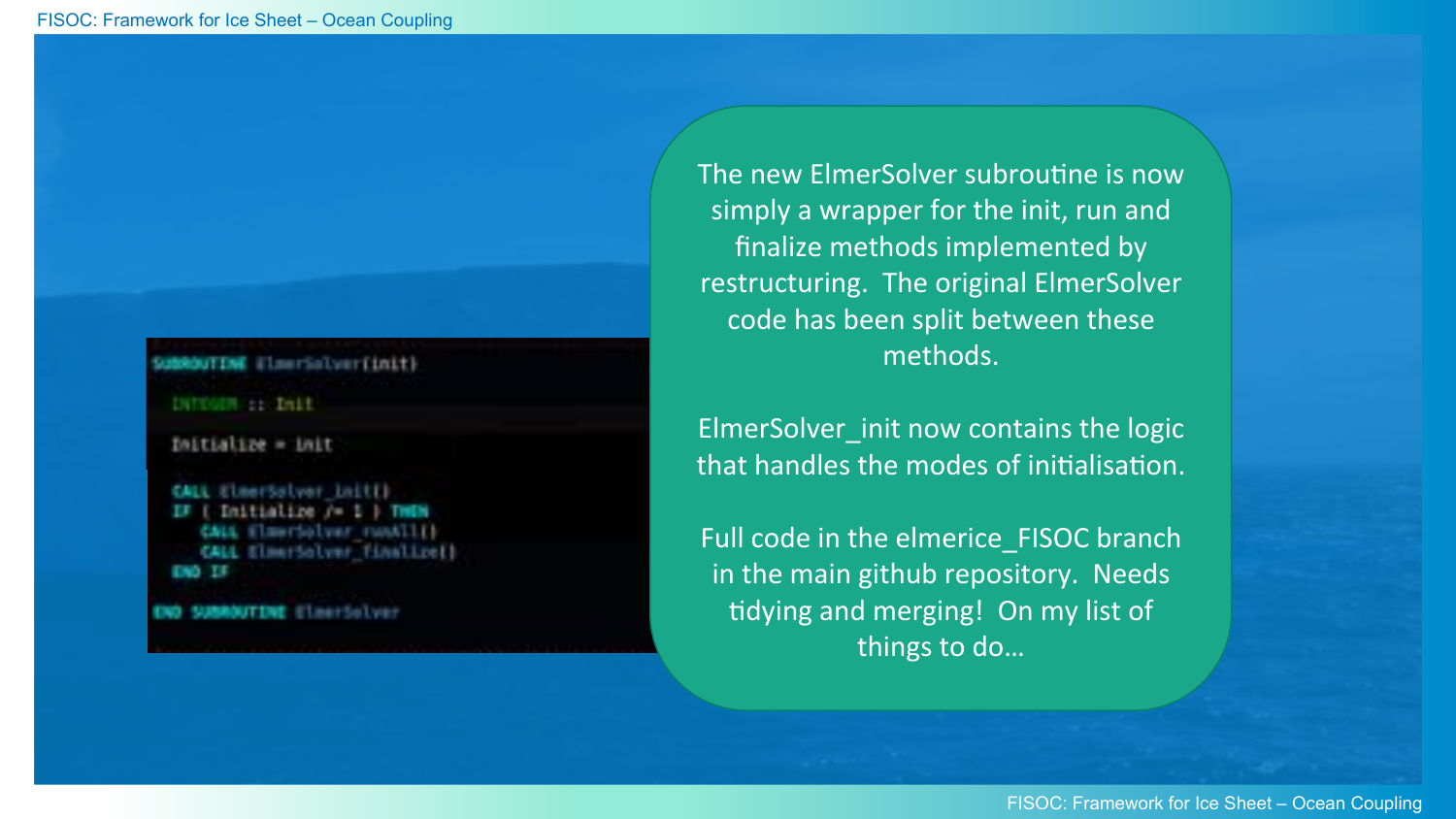**RunAll wraps the** existing method for running the full simulation

The Run method for **FISOC** is more restrictive and allows calling one timestep at a time

| <b>NUMBER ELBEVIOLE FUNCLES</b>                                                                                                                                                                                                 |                                                                                                                    |
|---------------------------------------------------------------------------------------------------------------------------------------------------------------------------------------------------------------------------------|--------------------------------------------------------------------------------------------------------------------|
|                                                                                                                                                                                                                                 |                                                                                                                    |
| ExecCommand = ListGetString[ CurrentMode] % Simulation, &<br>Control Procedure', GotIt  <br>Li Listit India<br>ControlProcedure = GetProcAddri ExecCommand  <br>CALL Exectimalation( TimeIntervals, CoupledMinIter, &<br>190.13 | CALL ExecSimulationProc( ControlProcedure, CurrentModel )<br>CoupledMaxIter, OutputIntervals, Transient, Scanning) |
| END SUBROUTINE ElmerSolver runAll                                                                                                                                                                                               |                                                                                                                    |
| SUBROUTINE ElmorSolver run()                                                                                                                                                                                                    |                                                                                                                    |
| CALL Exectimateriant 1, CoupledMiniter, &                                                                                                                                                                                       | CoupledMaxIter, OutputIntervals, Translent, Scanning)                                                              |
| <b>OVO SUBROUTINE ElectSolver fund</b>                                                                                                                                                                                          |                                                                                                                    |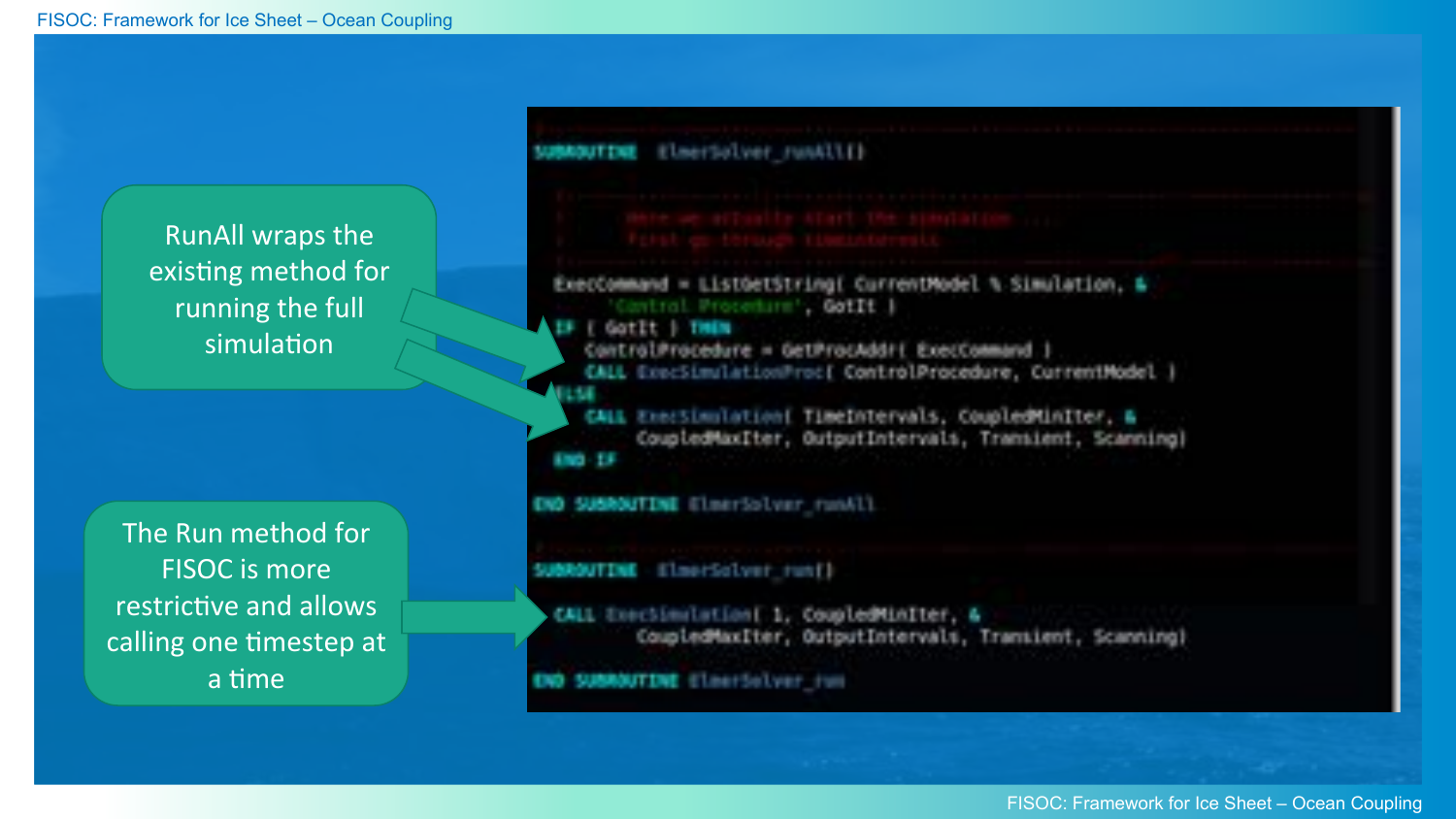## **Run time intervention with FISOC is minimal**.

The MeltRate variable name is hard coded in FISOC (though I could easily make this an input file option). Here the lower surface variable is called FS lower (this is used in the free surface solver, so the lower surface must have a body id).

The hard coded melt rate variable must match the name of an existing variable in Elmer, such as defined using the "Exported variable" statement in the sif.

It is straightfoward to exchange additional variables through FISOC, e.g. temperature.

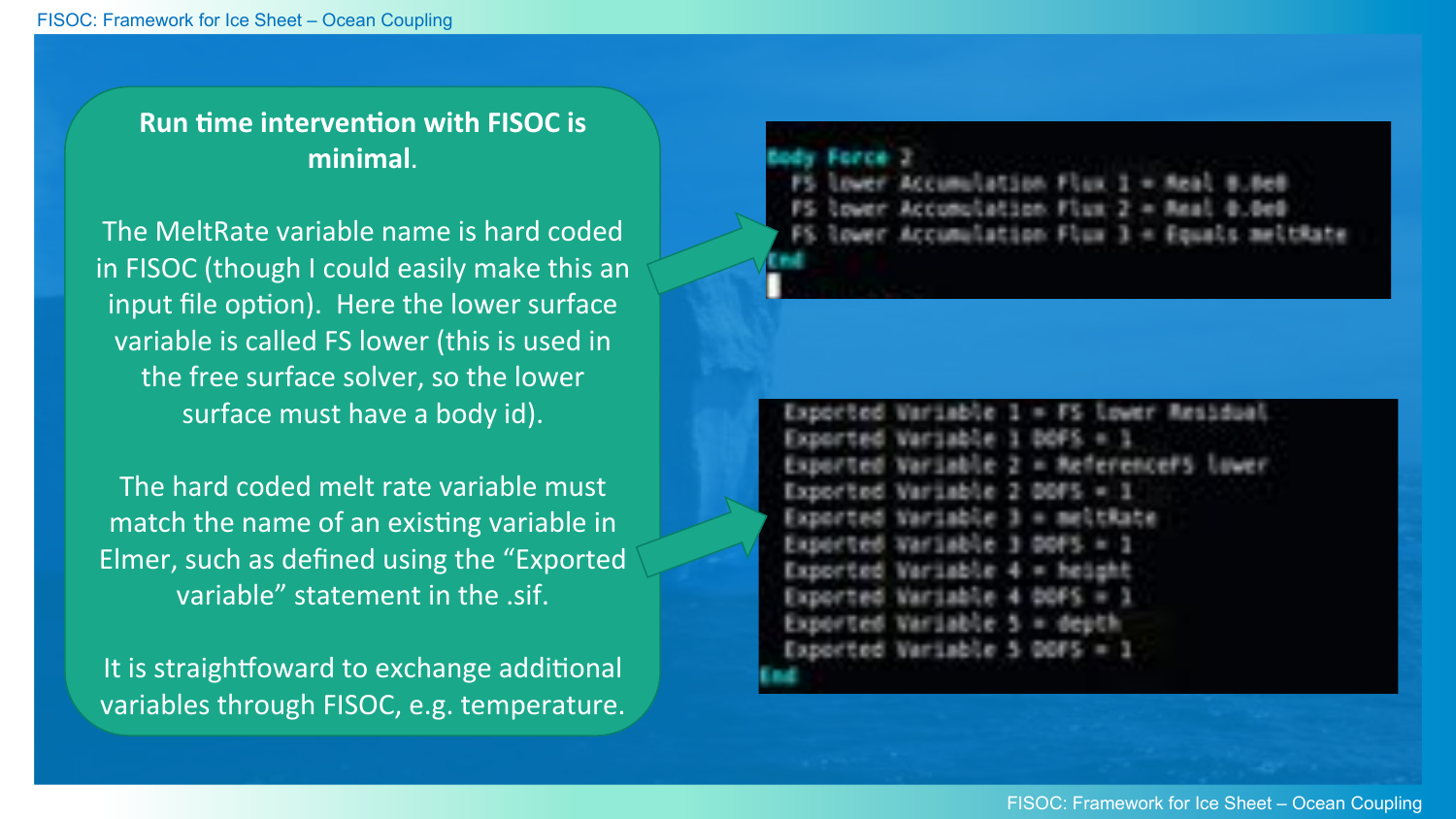

## Grounding line movement

#### The "thin film" approach or "wetting and drying"

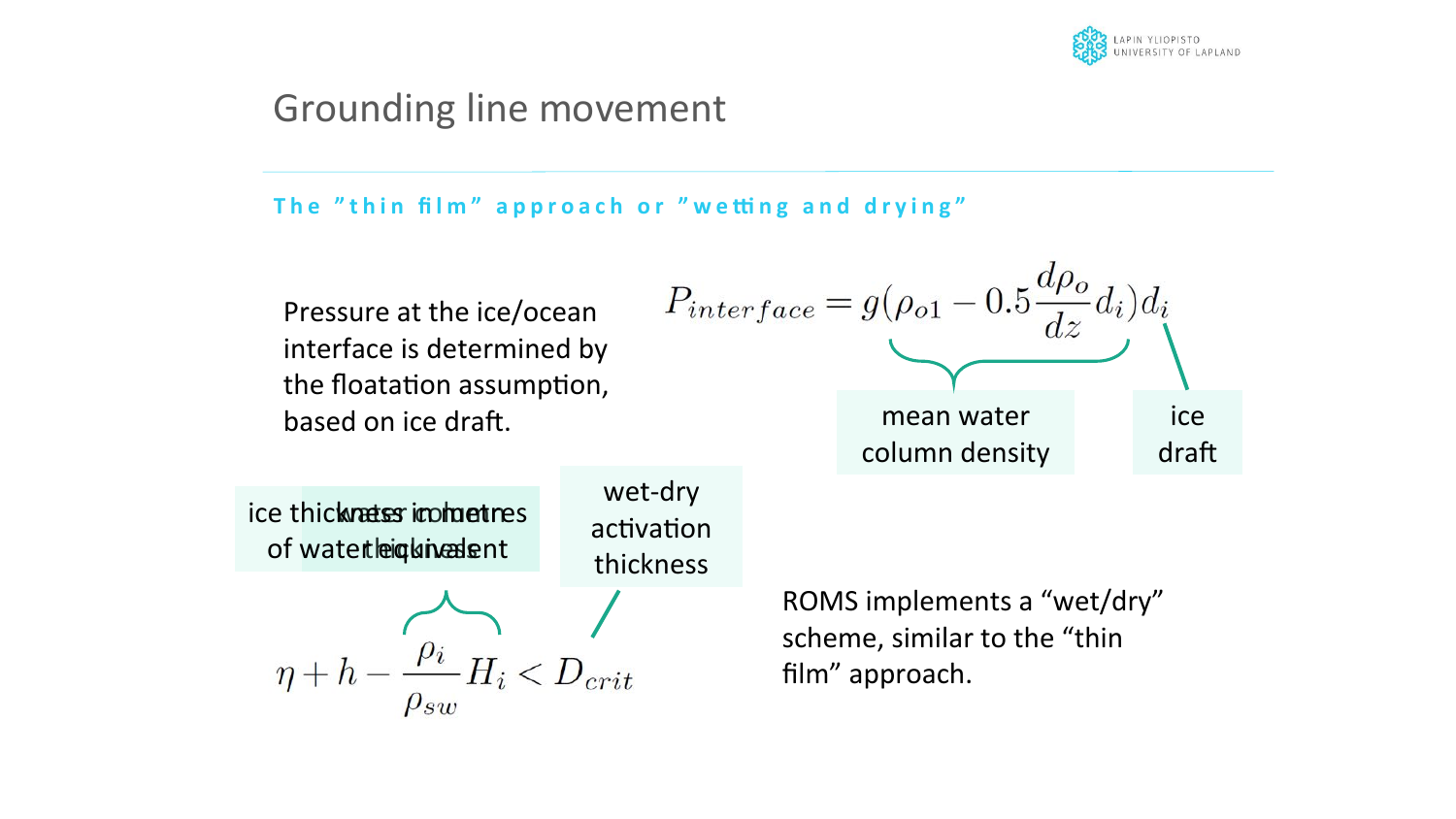

## Southern Ocean & Antarctic ice-ocean modelling

#### **Southern Ocean model**

We've set up a regional ocean simulation including all Antarctica's major ice shelf cavities.

Credit: Ole Richter, University of Tasmania

This will be coupled to an ice sheet simulation of the whole Antarctic Ice Sheet. 

A fully coupled whole-Antarctic ice-ocean simulation would be a world first, enabling improved estimates of sea level rise.

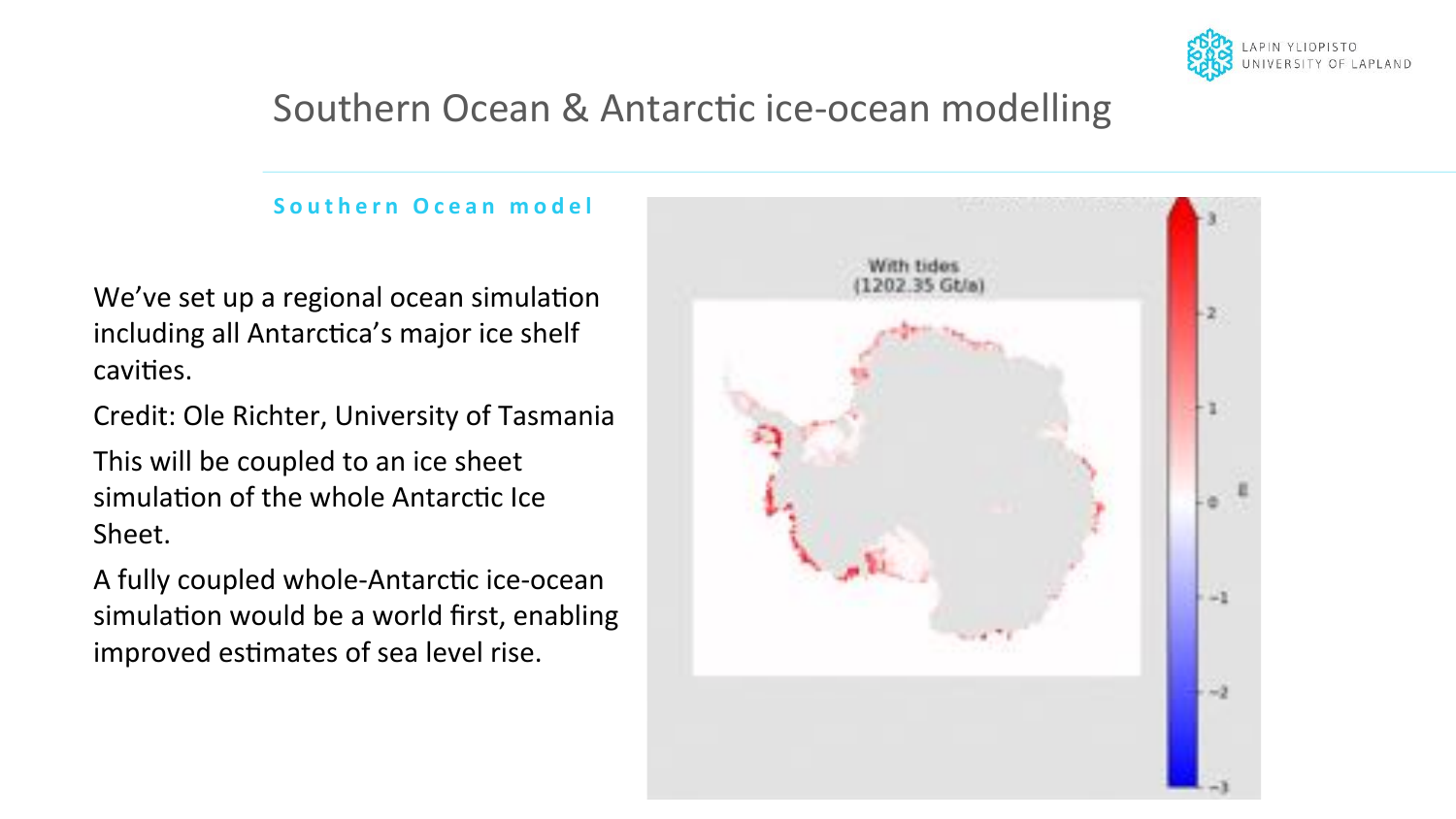

## Southern Ocean & Antarctic ice-ocean modelling

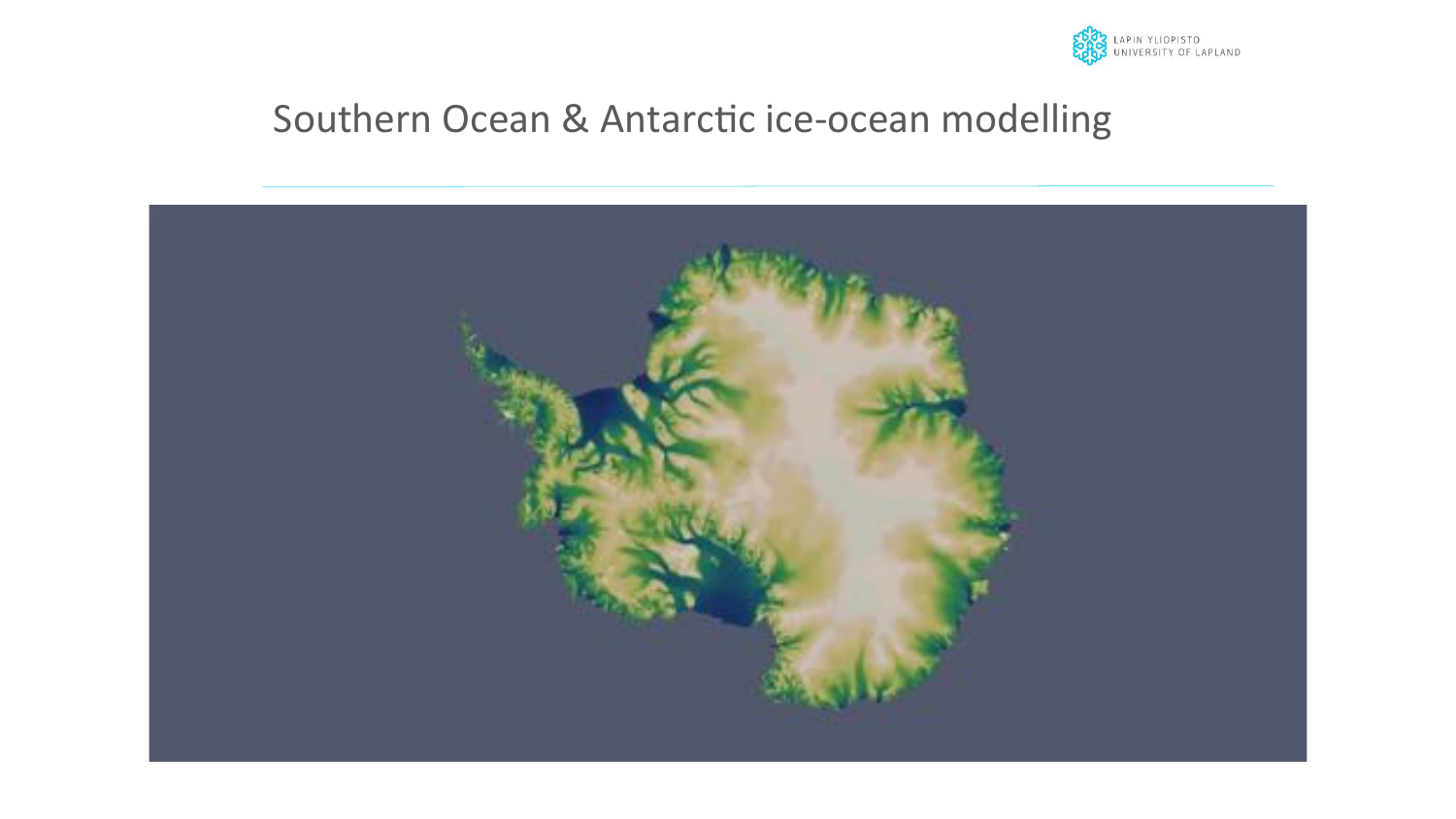

## Coupled  $ice$  – ocean modelling (FISOC)

#### **The Roi Baudoin Ice Shelf and its melt channels**

velocity X

 $3.976e + 00$ 

 $-15321$ 

 $-0.91137$ 

 $3.3548$ 

 $-5.798 + 00$ 





 $\int_{\mathbf{z} \to \mathbf{x}}^{\infty}$ 

## Applying Elmer/Ice at different scales

Above: Relatively coarse Antarctic mesh

Left: Fine resolution mesh for a detailed study of ice shelf melt channels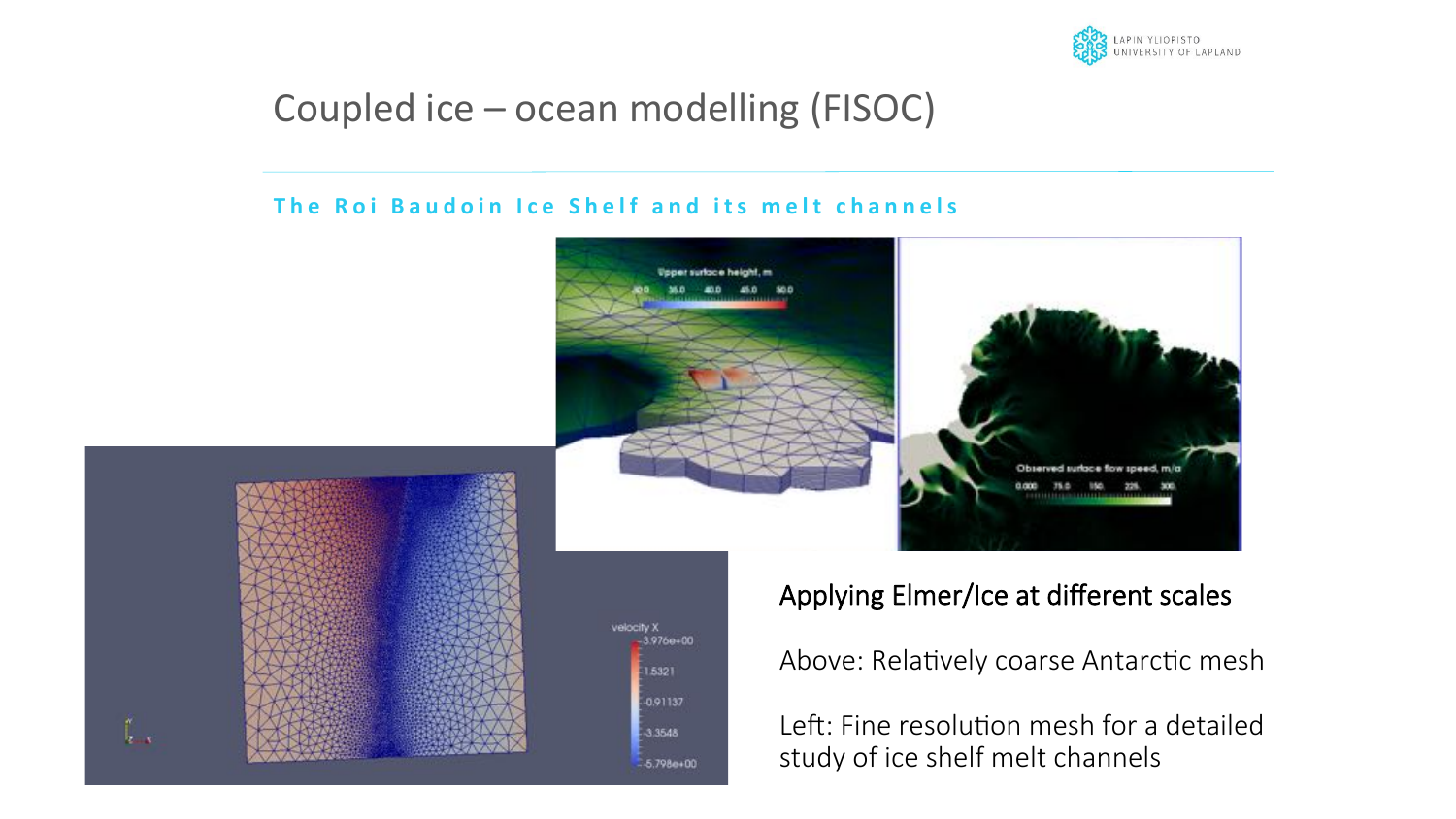

## Ice sheet modelling: sub-shelf channels

A Roi **Baudoin Ice Shelf** channel with no  $melting...$ 

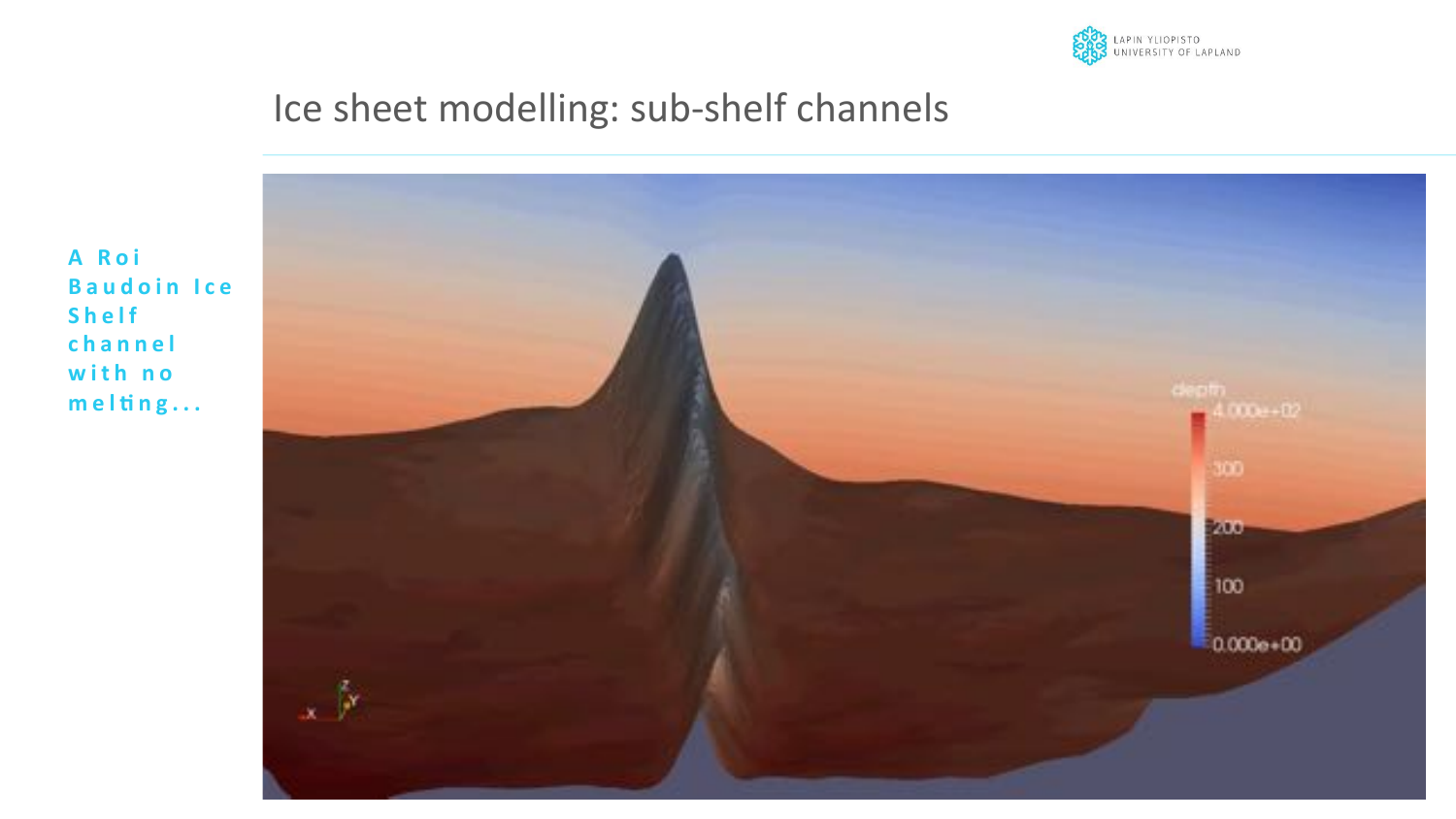

## One or two more comments...

- Coupled ice ocean modelling is always at least as demanding as ocean modelling plus ice sheet modelling. This is why I don't recommend new people to go straight for coupled modelling with FISOC: you need ice and ocean competence and functioning domains first.
- FISOC: plan to couple FVCOM into FISOC in Jan 2019. Tore and I have allocated a week for this.
- Accelerated forcing for ocean in coupled simulations for long timescales: if timescales for ocean adjustment to forcing are sufficiently fast compared to the forcing trends, maybe we can condense, for example, a century of forcing into a decade of simulation.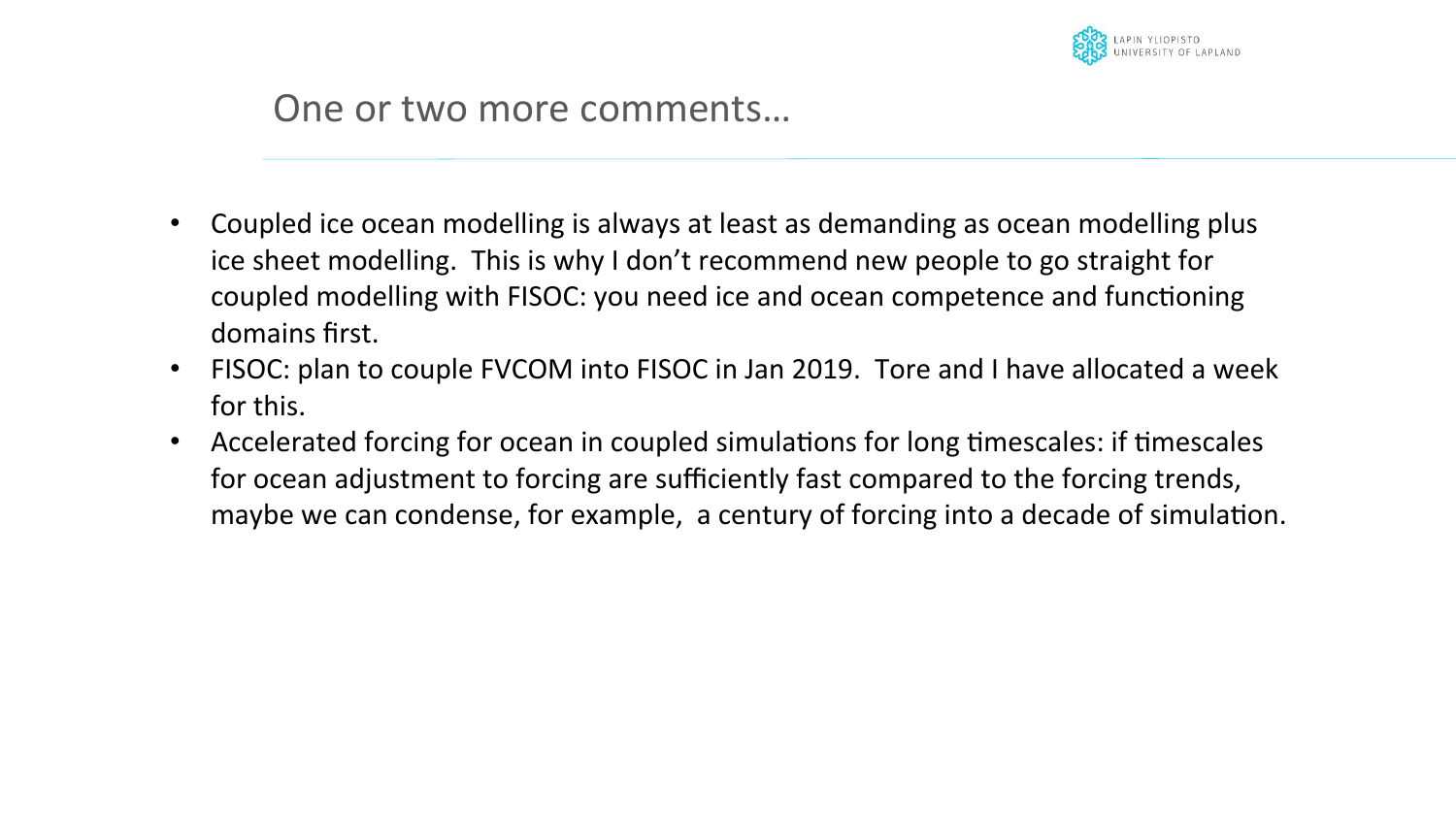

## The future of Antarctica

Assessing polar **geoengineering** 

Xiaoran says he isn't going to present anything.... so...

We're now starting to carry out computer simulations of the Pine Island Glacier to assess the impact of "subglacial drying" (not yet published). 

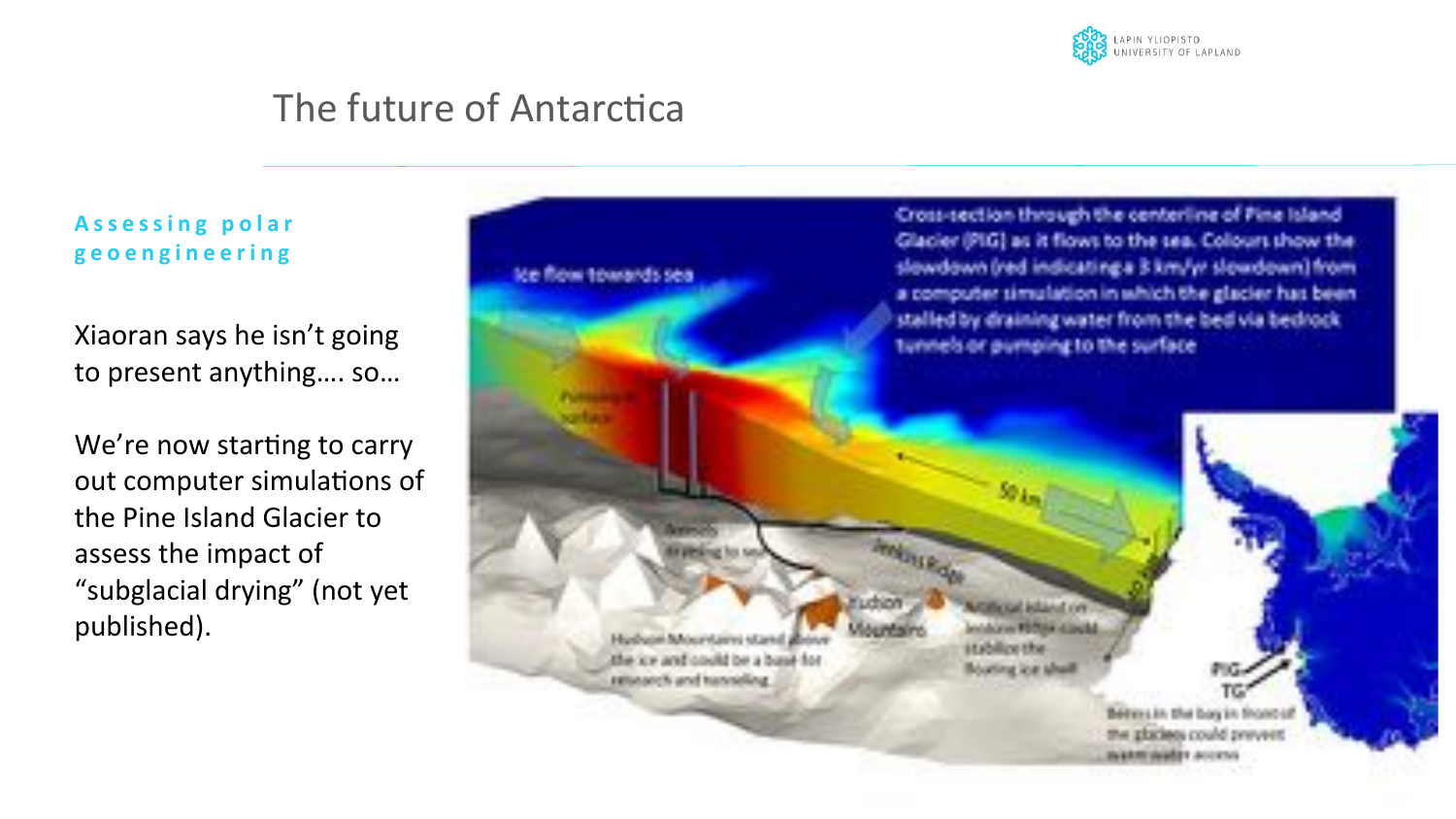

## Ice Sheet Modelling: Pine Island Glacier

#### **Heat and hydrology**

And just in case Yufang doesn't present either.... 

She might try applying Glads to look at basal hydrology - dynamic feedbacks under PIG.

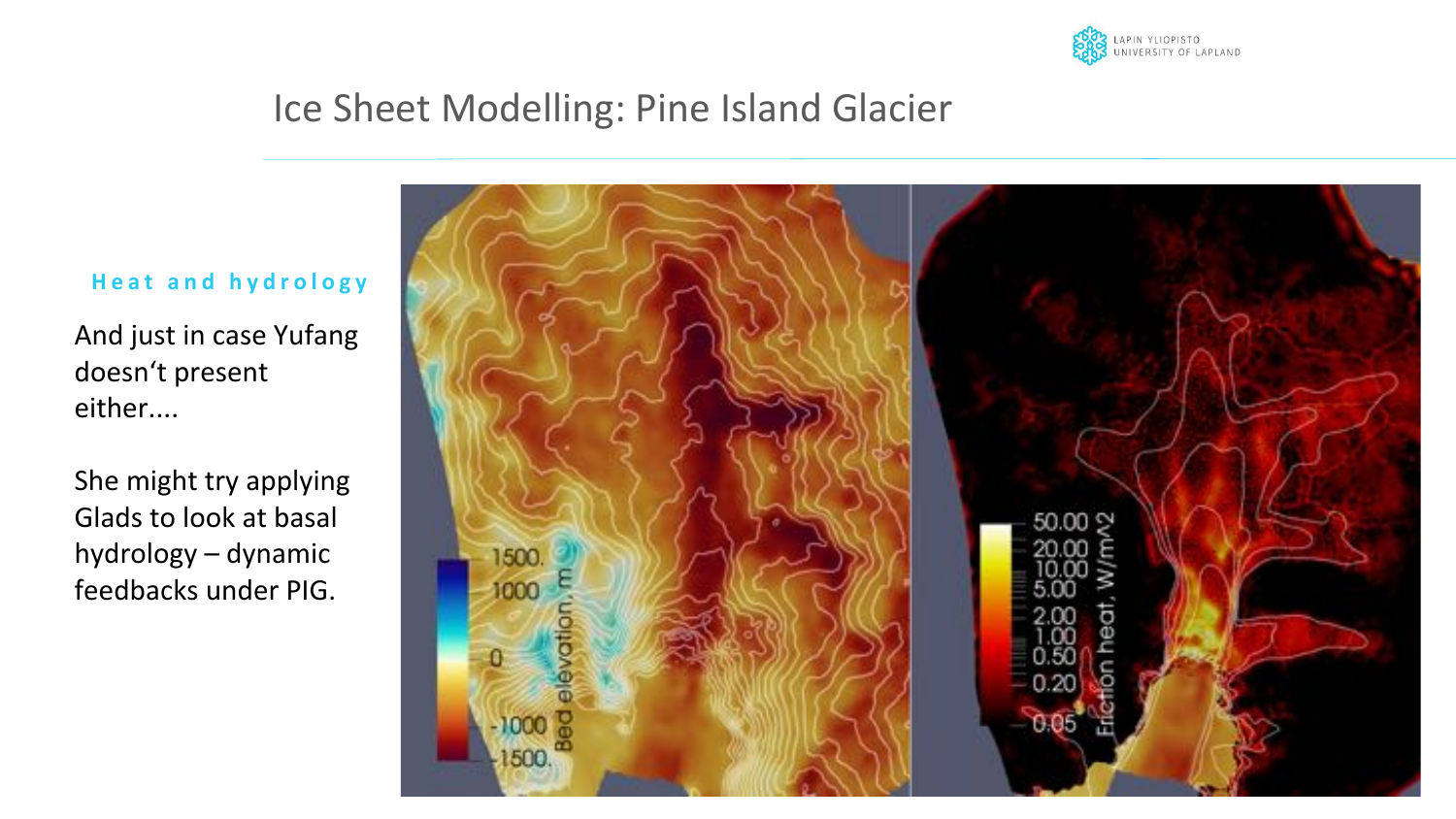# **Please clap now**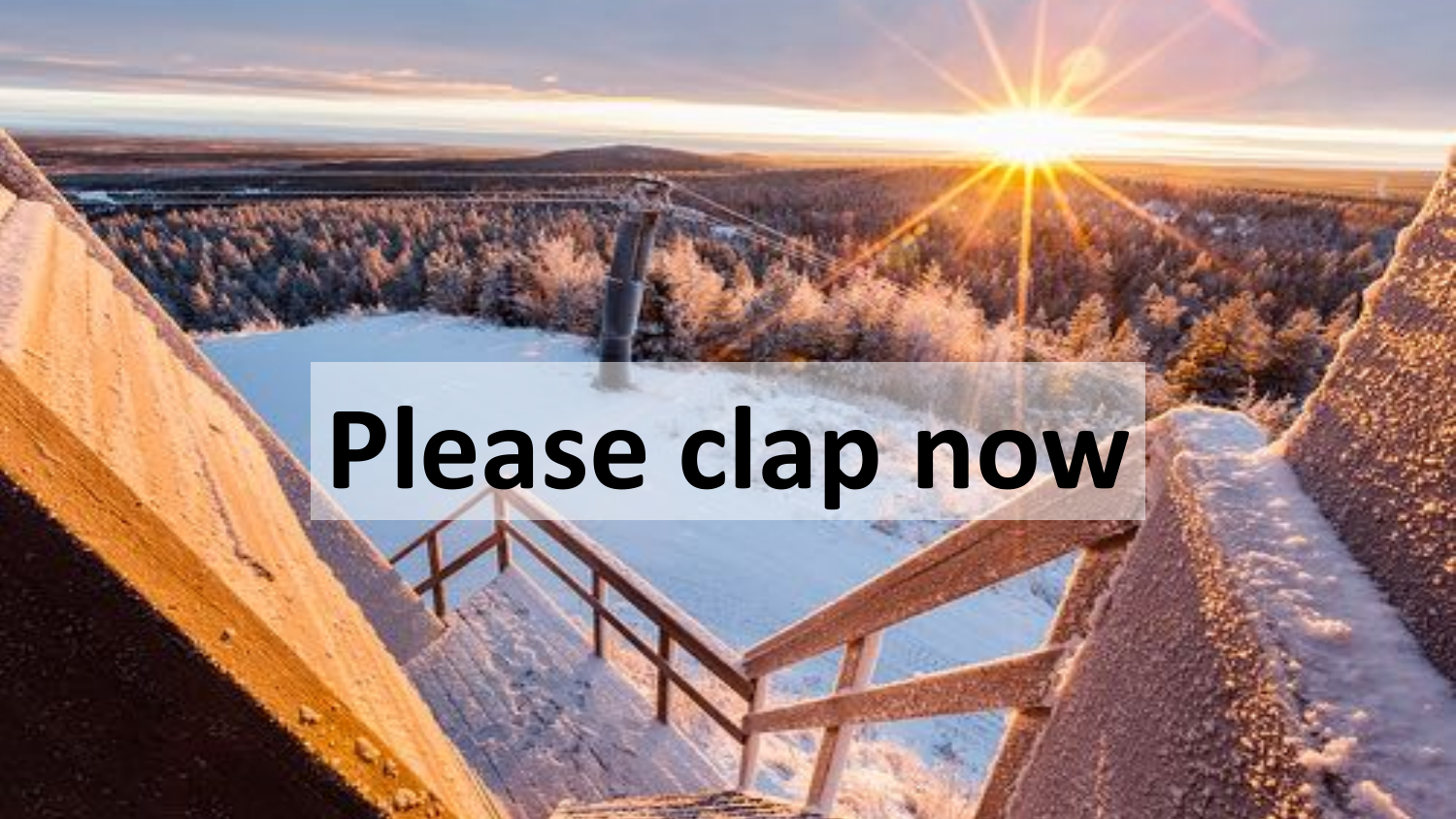

## Antarctic inversion

#### **Pine Island Glacier and its ice shelf cavity**

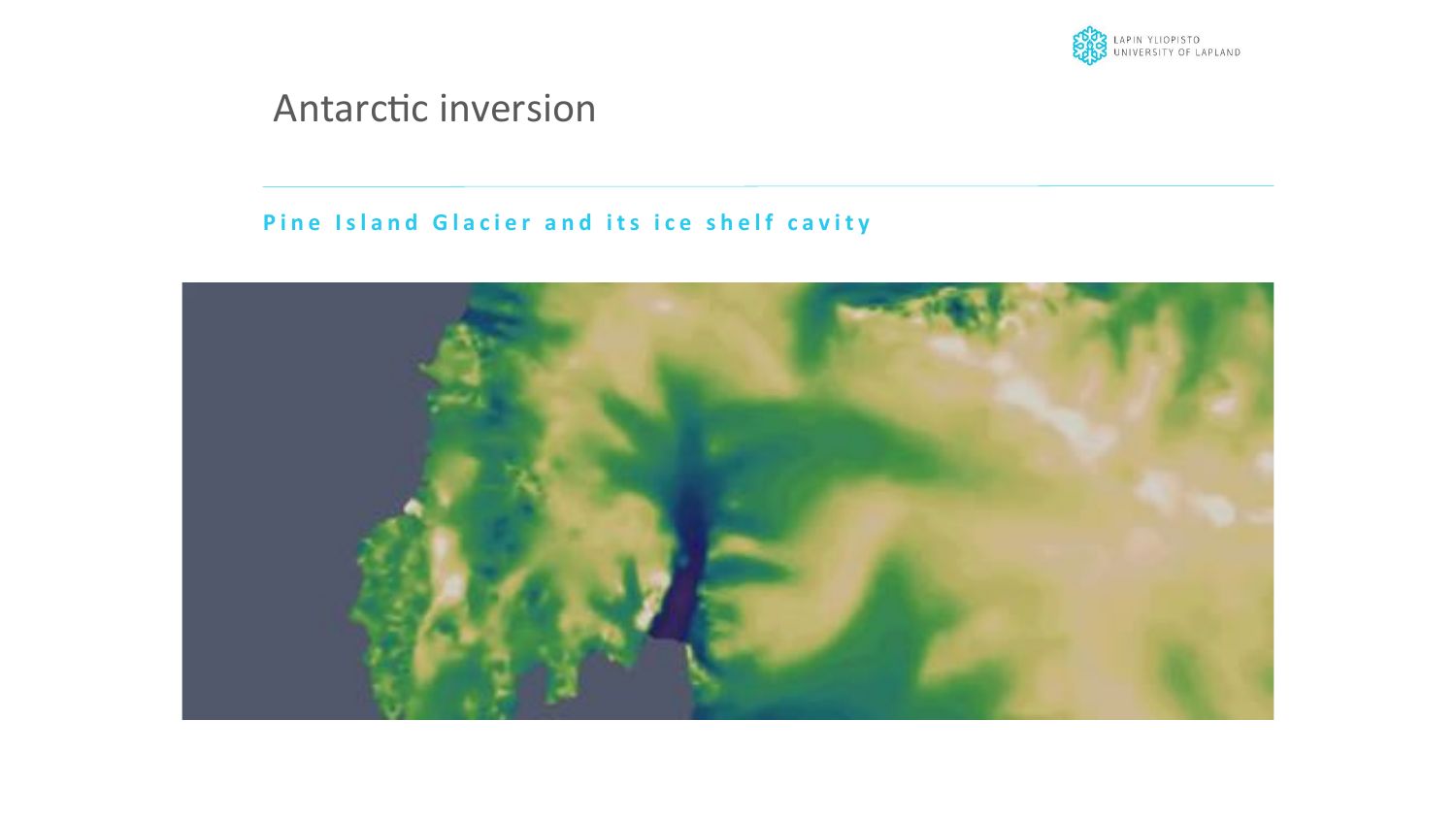### ISOMIP+ setup using FISOC as a wrapper for time-evolving forcing)

Coupled simulation (using Nacho's MISMIP+ Elmer/Ice setup)



Temperature (not scaled in the vertical)